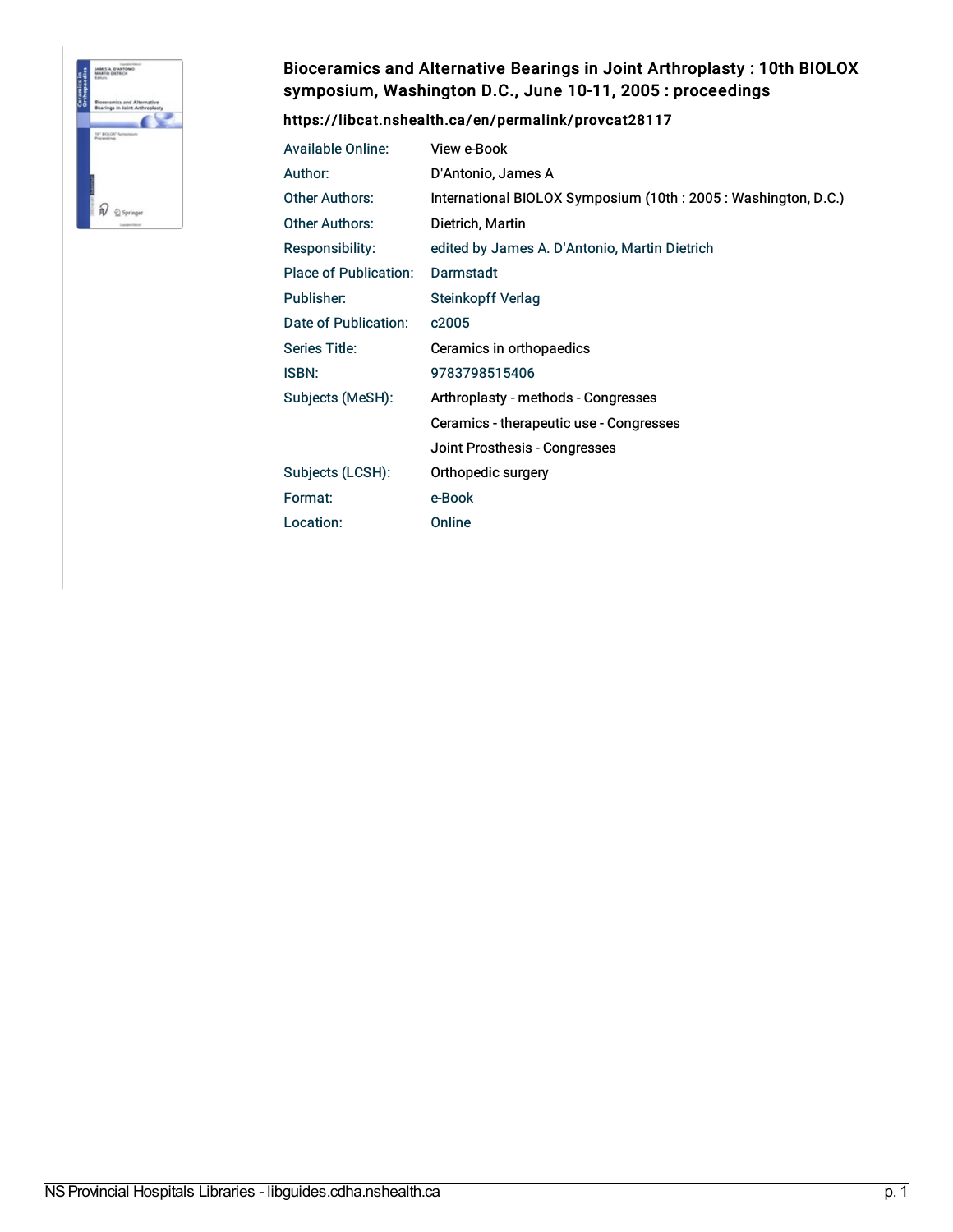

## Bioceramics and Alternative Bearings in Joint Arthroplasty : 11th BIOLOX Symposium Rome, June 30-July 1, 2006 Proceedings

## <https://libcat.nshealth.ca/en/permalink/provcat30030>

| <b>Available Online:</b> | View e-Book                                                   |
|--------------------------|---------------------------------------------------------------|
| Author:                  | Benazzo, Francesco                                            |
| <b>Other Authors:</b>    | International BIOLOX Symposium (11th: 2005: Rome, Italy)      |
| <b>Other Authors:</b>    | Falez, Francesco                                              |
|                          | Dietrich, Martin                                              |
| Responsibility:          | edited by Francesco Benazzo, Francesco Falez, Martin Dietrich |
| Place of Publication:    | Darmstadt                                                     |
| Publisher:               | <b>Steinkopff Verlag</b>                                      |
| Date of Publication:     | c2006                                                         |
| <b>Series Title:</b>     | Ceramics in orthopaedics                                      |
| <b>ISBN:</b>             | 9783798516359                                                 |
| Subjects (MeSH):         | Arthroplasty - methods - Congresses                           |
|                          | Ceramics - therapeutic use - Congresses                       |
|                          | Joint Prosthesis - Congresses                                 |
| Subjects (LCSH):         | Orthopedic surgery                                            |
| Format:                  | e-Book                                                        |
| Location:                | Online                                                        |